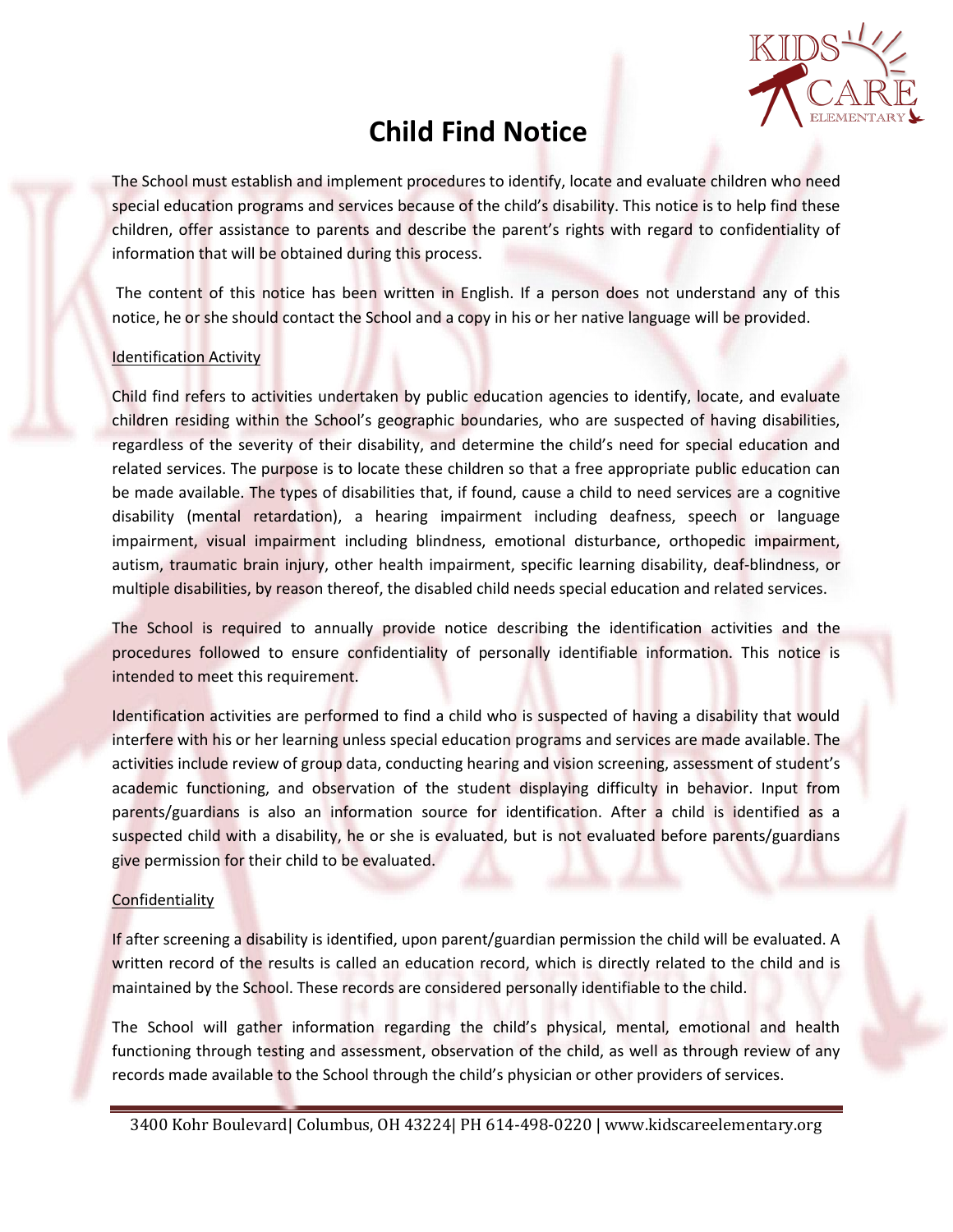The School protects the confidentiality of personally identifiable information. The School will inform the parent/ guardian when this information is no longer needed to provide educational services to the child and will destroy the information at the request of the parent/guardian.

The parent/guardian of the child has a number of rights regarding the confidentiality of the child's records. The parent/guardian has the right to inspect and review any education records related to the child that are collected, maintained, or used by the School. The School will comply with a request to review the records without unnecessary delay and before any meeting regarding planning for the child's special education program (IEP meeting), and before a hearing should there be a disagreement about how to educate the child who needs special education. In no case, may the school take more than 45 days to furnish the opportunity to inspect and review the child's records.

The parent/guardian has the right to an explanation and interpretations of the records, to be provided copies of the records if failure to provide the copies would effectively prevent exercising the right to inspect and review the records, and the right to have a representative inspect and review the records.

Upon request, the School will provide a list of the types and the location of education records collected, maintained, or used by the agency.

The parent/guardian has the right to request amendments on their child's education records that they believe are inaccurate or misleading, or violate the privacy or other rights of the child. The School will decide whether to amend the records within a reasonable time of receipt of the request. If the School refuses to amend the records, the parent/guardian will be notified of the refusal and right to a hearing.

Parent/guardian consent is required before personally identifiable information contained in a child's education records is disclosed to anyone other than officials of the School collecting or using the information for purposes of identification of the child, locating the child and evaluating the child or for any other purpose of making available a free appropriate public education to the child. A school official has a legitimate educational interest if the official needs to review an education record in order to fulfill his or her professional responsibility. Additionally, the School, upon request, discloses records without consent, to officials of another School in which the child seeks or intends to enroll.

When a child reaches age 18, the rights of the parent/guardian with regard to confidentiality of personally identifiable information is transferred to the student.

Complaints alleging failures of the School with regard to confidentiality of personally identifiable information may be filed with:

Family Policy Compliance Office

U.S. Department of Education

400 Maryland Avenue, SW Washington, D.C. 20202-4605